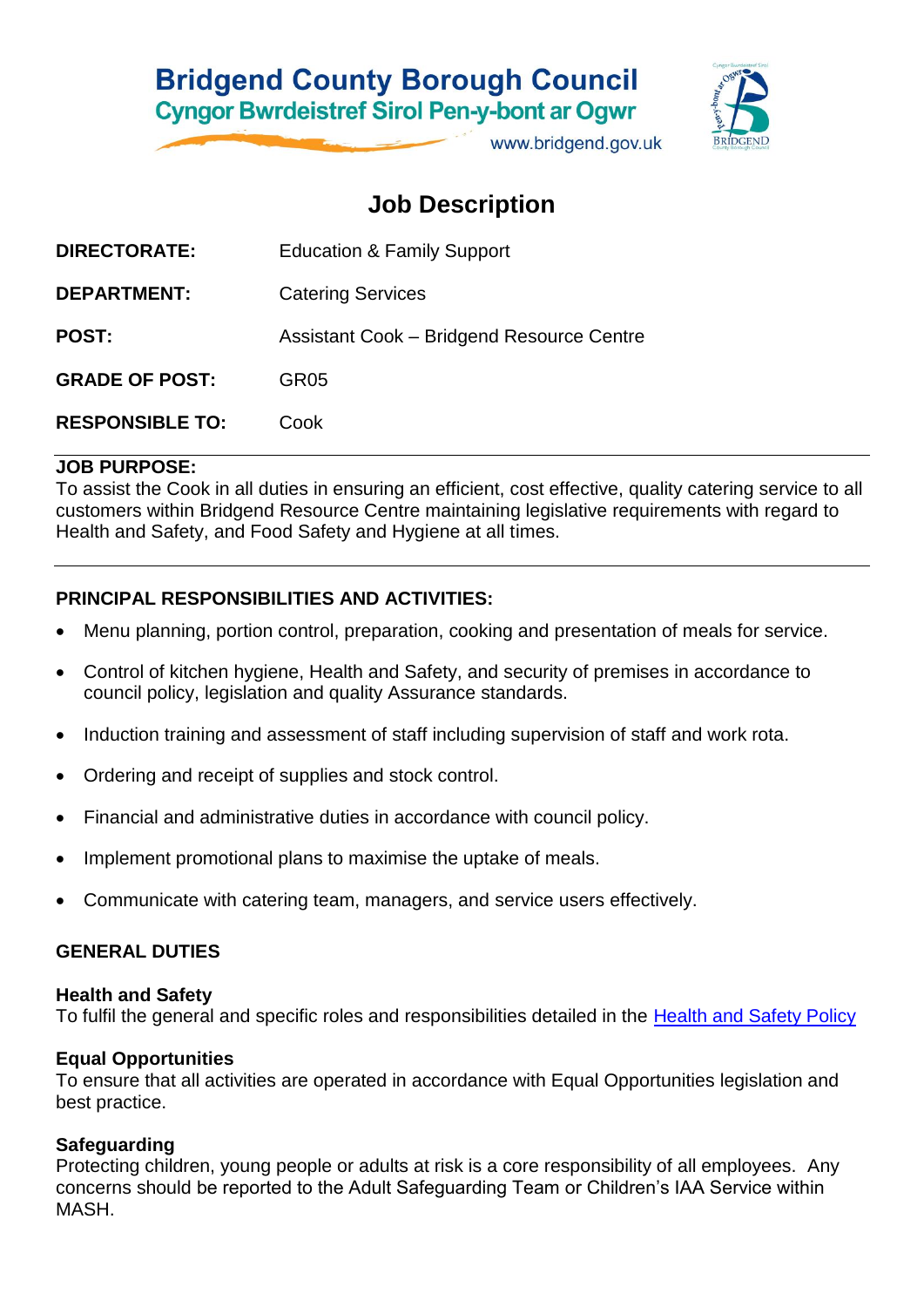# **Bridgend County Borough Council Cyngor Bwrdeistref Sirol Pen-y-bont ar Ogwr**



www.bridgend.gov.uk

### **Review and Right to Vary**

This Job Description is as currently applies and will be reviewed regularly. You may be required to undertake other tasks that can be reasonably assigned to you, including development activities, which are within your capability and grade.

### **Criminal Records Check**

This post requires a criminal records check through the Disclosure & Barring Service (DBS).